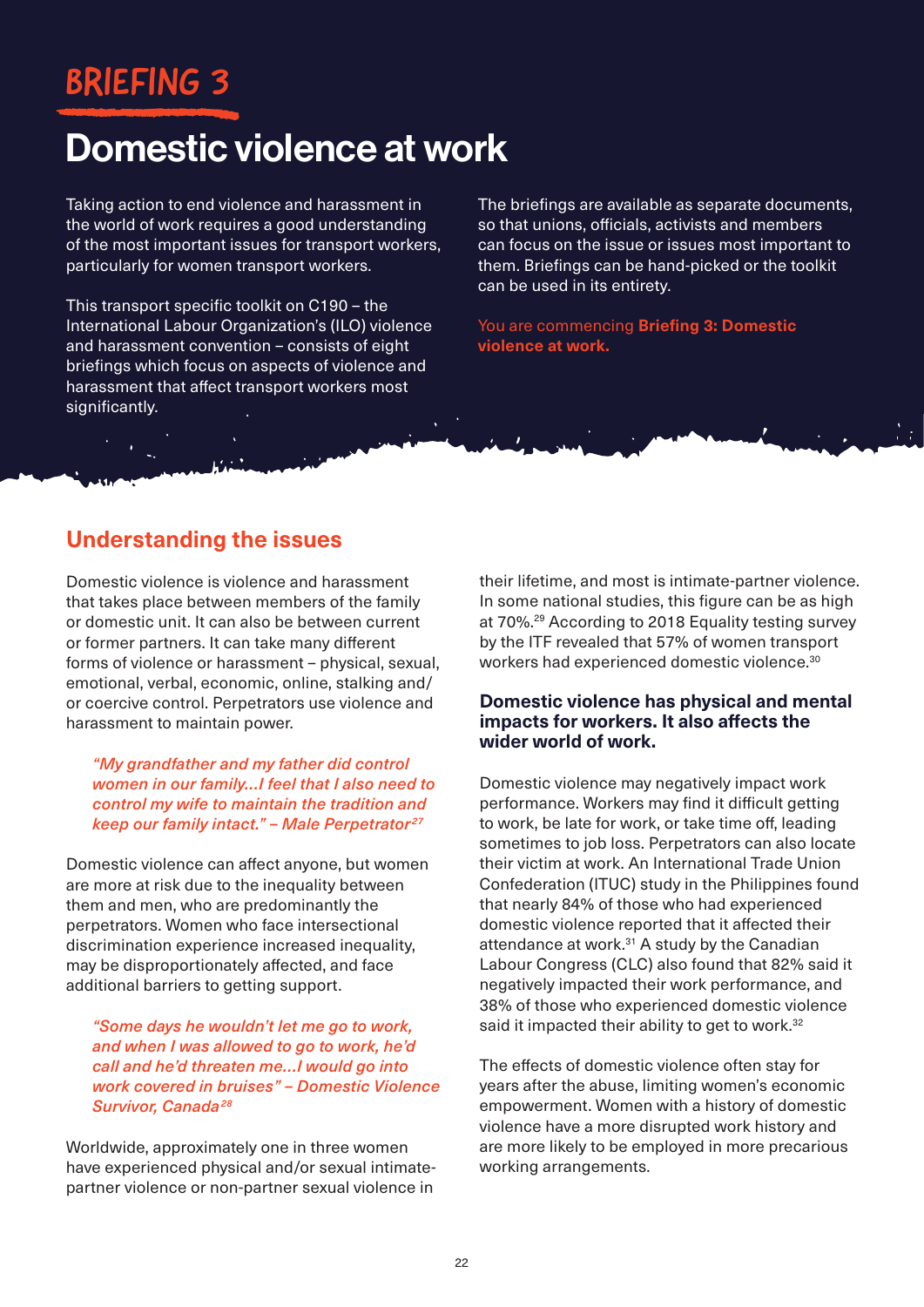# **Domestic violence is a workplace issue says ground-breaking Indian study**

A study on domestic violence in India led by ITF rail and road transport affiliates of more than 15,500 workers (98% women) found:

- 75% reported direct or indirect experiences of domestic violence in their lifetime
- Nine out of 10 women said that experiences of domestic violence affected their ability to work
- 74% of respondents reported that workplace support can reduce the effects of domestic violence on workers' work lives.33

To find out more, watch a film on the study **[here](https://www.youtube.com/watch?v=30xxI6ftAr0&t=147s)** or read the Executive Summary of the report **[here](https://www.itfglobal.org/en/reports-publications/impact-domestic-violence-in-workplaces-in-india)**.

*"The report's findings are clear: domestic violence is a workplace issue, and it's time that governments, employers, unions and civil society organisations establish proactive practices, agreements and legislation to address the impact of domestic violence at work." – Sheela Naikwade, MSTKS, India and ITF Women Transport Workers' Committee member34*

Domestic violence also impacts co-workers, who may feel worried or distracted and face safety risks from abusive perpetrators at the workplace.

An ITF study in 2019 conducted with men engaging in domestic violence in Maharashtra, India, found that when perpetrators of domestic violence come to work, their work performance and productivity is negatively impacted. It also impacts the workplace environment and safety for all workers, including by causing workplace accidents which puts the safety of passengers and fellow workers at risk, and costs the employer. Ixxxiv

*"Once I went to work after a conflict with wife, I was lost while driving and the tire exploded. Not only the vehicle got damaged but since tire exploded in the middle of Ghat [valley] it could have been a very serious accident. I am lucky that my life was saved…Accidents happened many times, twice it happened in the same month due to this tension." – (Driver F)lxxxv*

*"I can't concentrate at work. Once I met an accident while there were passengers on board. Me and a passenger got injured in that accident." – (Auto Rickshaw Driver A)lxxxvi*

Domestic violence also has economic impacts for businesses and governments:

- · In Switzerland, intimate partner violence costs an estimated CHF 164 million per year.<sup>35</sup>
- · In Canada, the cost was estimated at CAD 7.4 billion.36
- · In the USA, the Department of Labor reports that survivors of domestic violence lose nearly eight million days of paid work per year, resulting in a \$1.8 billion loss in productivity for employers.<sup>37</sup>

There is stigma attached to domestic violence. Despite its impact on the world of work, many continue to believe that domestic violence is a private issue that should not be dealt with in the workplace.

Unions often do not see it as a union issue. Some societies treat survivors as culprits (victimblaming). Survivors overwhelmingly blame themselves. Some even consider domestic violence to be 'normal' or justified because of incorrect myths about why domestic violence happens. These myths are often reinforced by the media.

*"If man is under stress, he commits violence. If woman does any mistake in household work then it's okay to beat her." – Male perpetrator <sup>38</sup>*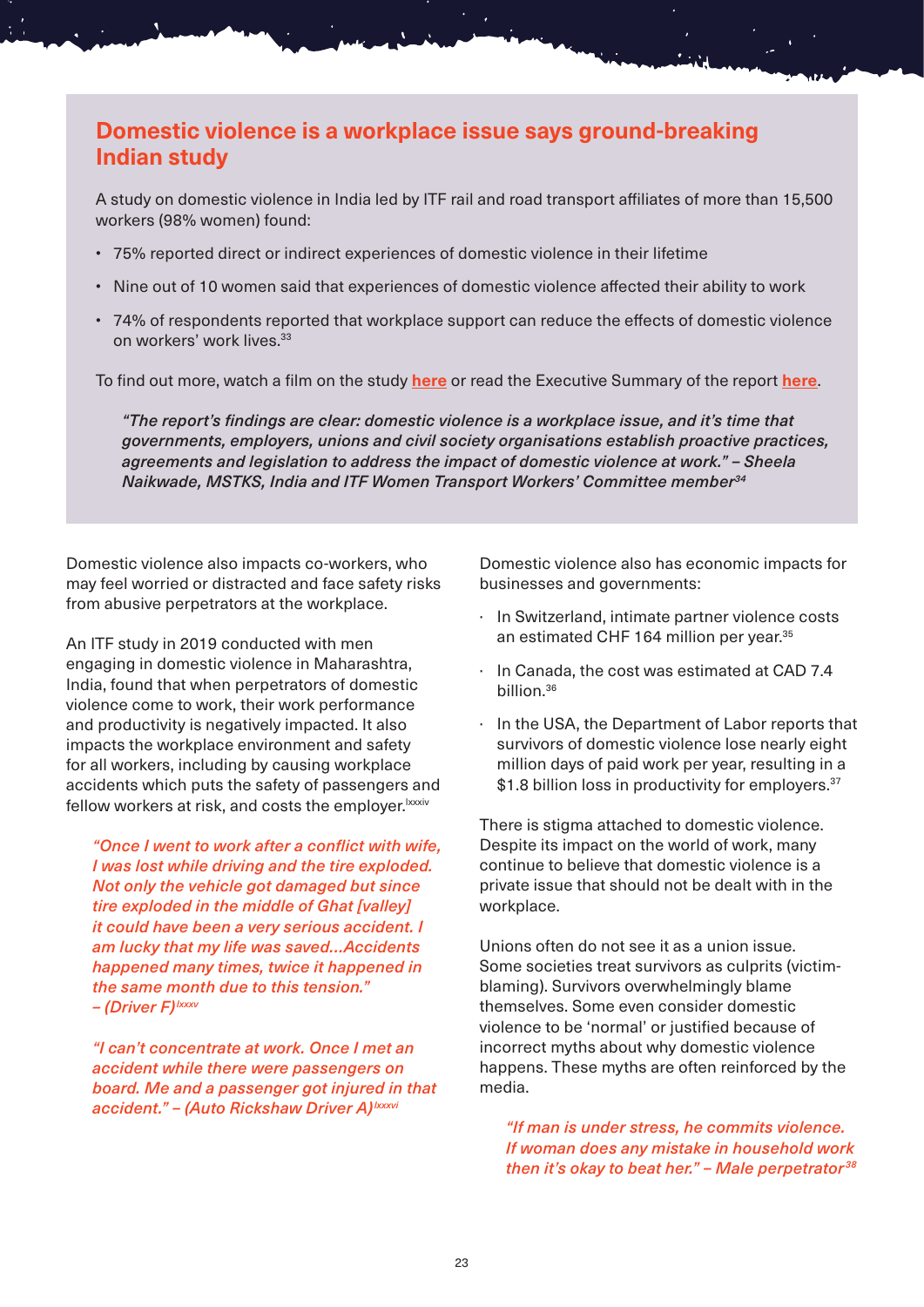*"It is a family… such incidences are going to happen…not a big deal. A man can slap his wife if she does any mistake." – Male perpetrator <sup>39</sup>*

There is also a lack of confidential spaces for women to share their experiences. Legal redress is often difficult, or impossible, which means often nothing is done. Many women do not report domestic violence because of these social and institutional prejudices, leading to a culture of silence. But these myths are shaped by the inequality between women and men. Domestic violence is never justified.

#### **Domestic Violence is a workplace issue**

Domestic violence is not a private issue. It is a workplace and a union issue. The world of work can help to deal with domestic violence.

Work provides financial security for workers to escape abusive relationships, and unions can help to protect the jobs of workers experiencing domestic violence.

Work can be a safe space for workers to speak freely and can provide information about support services. A study in Australia found that 78% of respondents believed that workplace entitlements could reduce the impact of domestic violence in the workplace.<sup>40</sup> Work can be a place to refer perpetrators for counselling or reform.

*"Once I mentioned the incidents at home to my friend at work. She had seen domestic violence hotline posters put up at the railway station. She suggested that I speak to a union women's advocate. In talking to her, I felt that after 5 years I had gained enough strength to fight my problems. She ensured that I was transferred to her office where I felt much safer. She helped me connect with an NGO. They helped me file my divorce case." – Domestic violence survivor, National study on Impacts of domestic violence in workplaces in India* 

**Increasingly, unions are raising awareness and addressing domestic violence as a union issue** from training members to recognise warning signs through to negotiating for employer support to train trade union contacts for workers experiencing domestic violence.

#### **ITF Global Women's Advocate Programme**

The ITF Global **Women's Advocate Programme** is successfully tackling violence and harassment against women in transport. The programme is based on a successful model originally developed by Unifor in Canada.

The programme trains union activists to become 'Women Advocates' to provide a workplace response to gender-based violence and harassment, including domestic violence. Women Advocates are trained in early intervention, providing confidential support and help to access community services, and advocating for workplace safety planning and job security.

The programme also helps to empower women as individual survivors to collectively lead and shape change. The initiative is implemented together with local unions and responsible workplace management.

So far, the ITF has worked with transport unions in 11 countries on building women's advocacy. The work has demonstrated the crosscutting global need for women's advocacy in transport unions to support women survivors of violence and the need to fight for the prevention of gender-based violence in the workplace and in society. The model programme can be adapted for implementation in transport workplaces globally.41

**[Click here](https://www.itfglobal.org/en/focus/women/violence-against-women-transport-workers-and-the-itf-global-women%E2%80%99s-advocate-programme)** for more information on the programme.

#### **Many governments are starting to legislate measures to provide support for workers experiencing domestic violence.**

- · In the Philippines, the law gives 10 days paid leave for workers experiencing domestic violence. It also protects colleagues who help workers.
- In Australia, the law gives workers 5 days of unpaid leave to deal with the impact of domestic violence.
- In Canada, all provinces give leave (paid and unpaid) for cases of domestic violence. The Canadian Labour Code also provides 5 days of paid leave for workers in federally regulated workplaces.
- In New Zealand, the law gives 10 days paid leave and workers experiencing domestic violence have access to flexible working arrangements.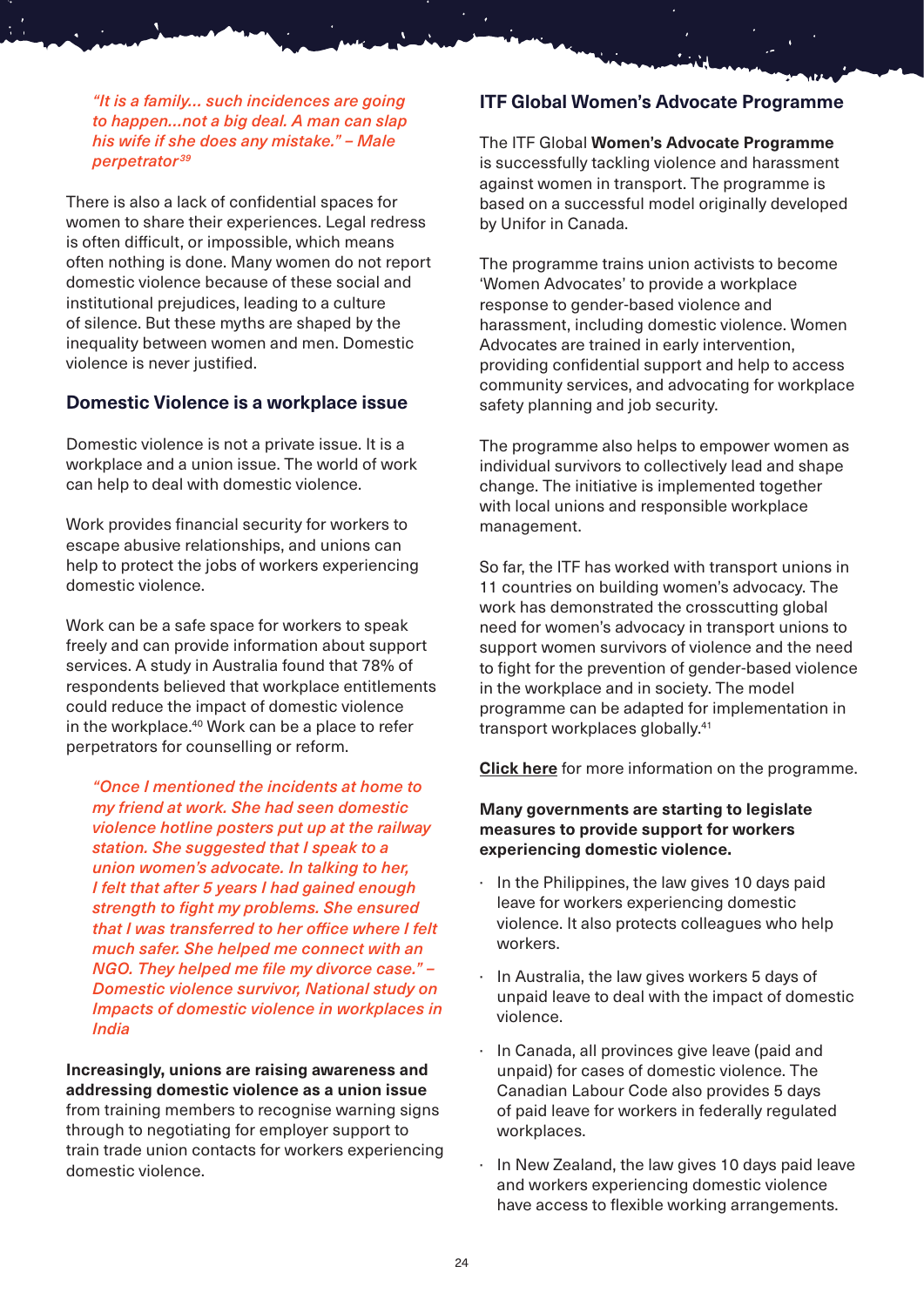#### **Some employers are starting to recognise domestic violence as a world of work issue.**

- In Australia, the Maritime Union of Australia (MUA) reached a workplace agreement with port operator 'Hutchison Ports' which included 20 days paid domestic violence leave.<sup>42</sup>
- · In the UK, 'Employers Initiative on Domestic Abuse' is a network of businesses encouraging employer action on domestic violence. Many employers are already taking action in their own organisations, developing policies on domestic violence, raising awareness amongst employees, training staff to identify those in need of help, and providing access to support for survivors and perpetrators.43

# **Why is domestic violence a workplace issue?**

- ✔ A safe workplace is an employers' responsibility.
- When workers are experiencing violence at work or at home, the impacts are felt in the workplace. Survivors and perpetrators often have trouble focusing on their work. Many co-workers who see signs of domestic violence are also worried and distracted
- Abusive partners and ex-partners can pose a safety risk to the entire workplace.
- Domestic violence costs the employer money. Implementing measures in the workplace through domestic violence clauses can save businesses money and result in a more positive work environment.
- Domestic violence is a recurring issue. If it is not addressed through workplace prevention programmes it can end tragically.
- The workplace can play an important role in addressing domestic violence and supporting survivors and perpetrators.

# **How C190 can help**

#### **C190 recognises that domestic violence is a world of work issue.**

*"Noting that domestic violence can affect employment, productivity and health and safety, and that governments, employers' and workers' organizations and labour market institutions can help, as part of other measures, to recognize, respond to and address the impacts of domestic violence…"* **(Preamble C190)**

#### **C190 states that employers and governments should take measures to mitigate its impact in the world of work.**

*"Each member shall take appropriate measures to: (f) recognize the effects of domestic violence and, so far as is reasonably practicable, mitigate its impact in the world of work"* **(Article 10, C190)**

#### **Recommendation 206 gives more detailed guidance on how to mitigate the impact of domestic violence at work.**

*"Members should take appropriate measures to:*

*a) promote the effective recognition of the right to collective bargaining at all levels as a means of preventing and addressing violence and harassment and, to the extent possible, mitigating the impact of domestic violence in the world of work"* **(Paragraph 4, R206)**

*"Appropriate measures to mitigate the impacts of domestic violence in the world of work… could include:*

- *(a) leave for victims of domestic violence;*
- *(b) flexible work arrangements and protection for victims of domestic violence;*
- *(c) temporary protection against dismissal for victims of domestic violence, as appropriate, except on grounds unrelated to domestic violence and its consequences;*
- *(d) the inclusion of domestic violence in workplace risk assessments;*
- *(e) a referral system to public mitigation measures for domestic violence, where they exist; and*
- *(f) awareness-raising about the effects of domestic violence."* **(Paragraph 18, R206)**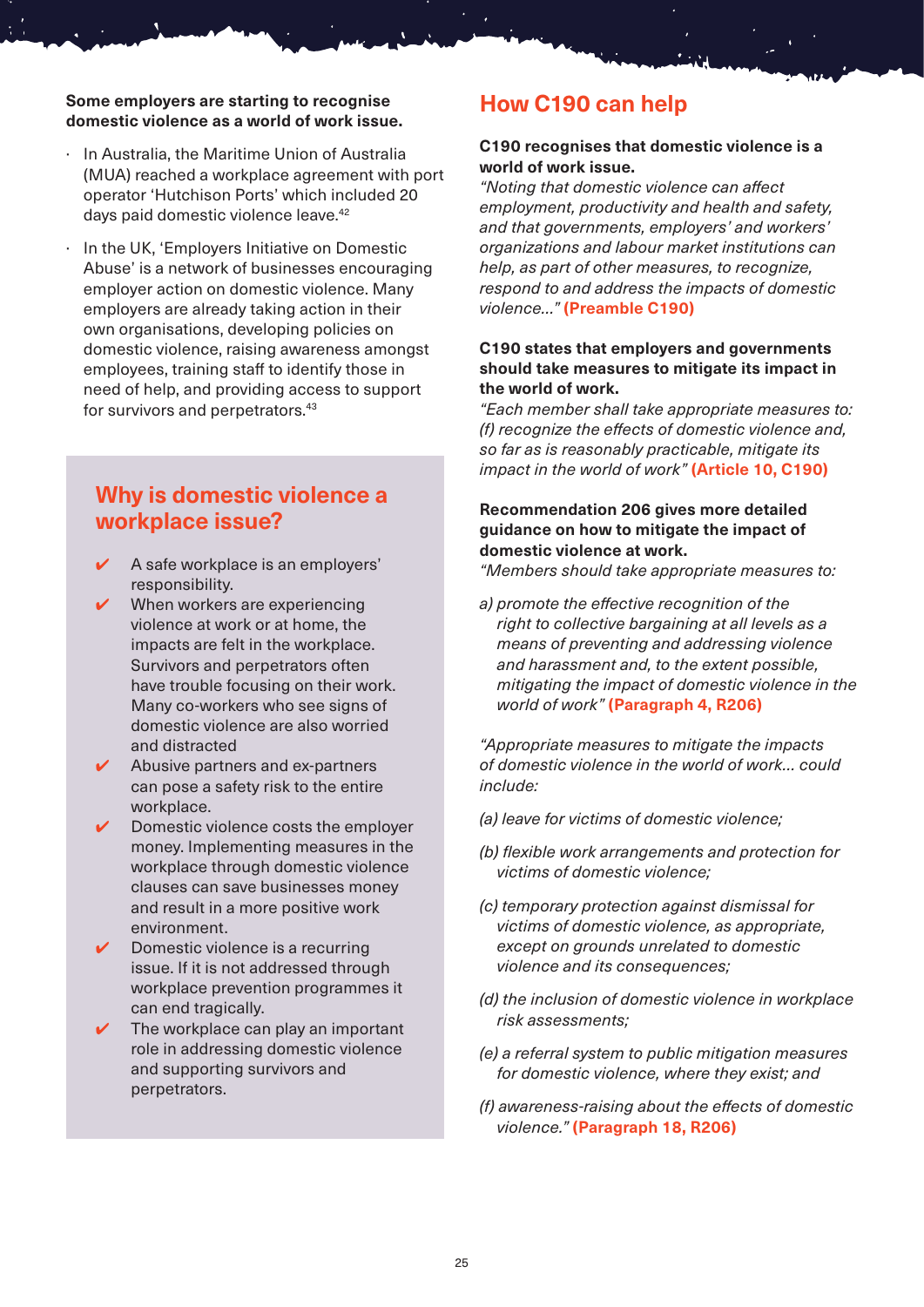# ACTIVITY TO ENCOURAGE UNION ACTION

# Facilitator notes

# **Aim**

The aim of this activity is to enable participants to understand why domestic violence is a union and world of work issue, and to consider how domestic violence can be integrated into the union bargaining agenda.

# **Tasks**

This activity is in two parts.

**Part 1:** Organise participants into small groups. Ask them to read the briefing 'Domestic violence at work' and then consider the questions within their groups. Based on their discussions, ask participants to describe the reasons why domestic violence is a union issue.

**Part 2:** In small groups, ask participants to read the section on 'How C190 can help' in the briefing on 'Domestic violence at work' and consider how the language is useful in their local context. Ask them to imagine that they have a meeting with the employer and/or government to discuss support for survivors of domestic violence. Their aim is to come up with demands that address the issue. The discussion questions can help to facilitate their discussion. The box 'Why is domestic violence a world of work issue?' can help participants to develop arguments which support the demands.

**For more information see the 'Joint Global Union Toolkit':**

- **· For further information about domestic violence see: Section 1.2**
- **· For further information about concrete action points that unions can take see: Section 2.3**

# **Activity**

### **Aim**

This activity will help us to understand why domestic violence is a union and world of work issue and to consider how C190 language on domestic violence can be integrated into the union bargaining agenda.

 $\mathbf{r}$ 

### **Tasks**

**Part 1:** In small groups, read the information briefing *'Domestic violence at work'* and then consider the following discussion questions based on your union and experiences.

- · Does the union have a policy on domestic violence? If so, what is it? Is it effective?
- What are the links between domestic violence in the world of work and the home?
- · Why should domestic violence be considered a priority union issue?
- Why could some trade union leaders be reluctant to take up the issue?
- How can we encourage them to change their minds?
- · How might we use the Convention to educate our members and raise awareness on this issue?

Based on your discussion, suggest five key arguments that can be used to demand domestic violence be recognised as a union issue. Share your ideas with the wider group.